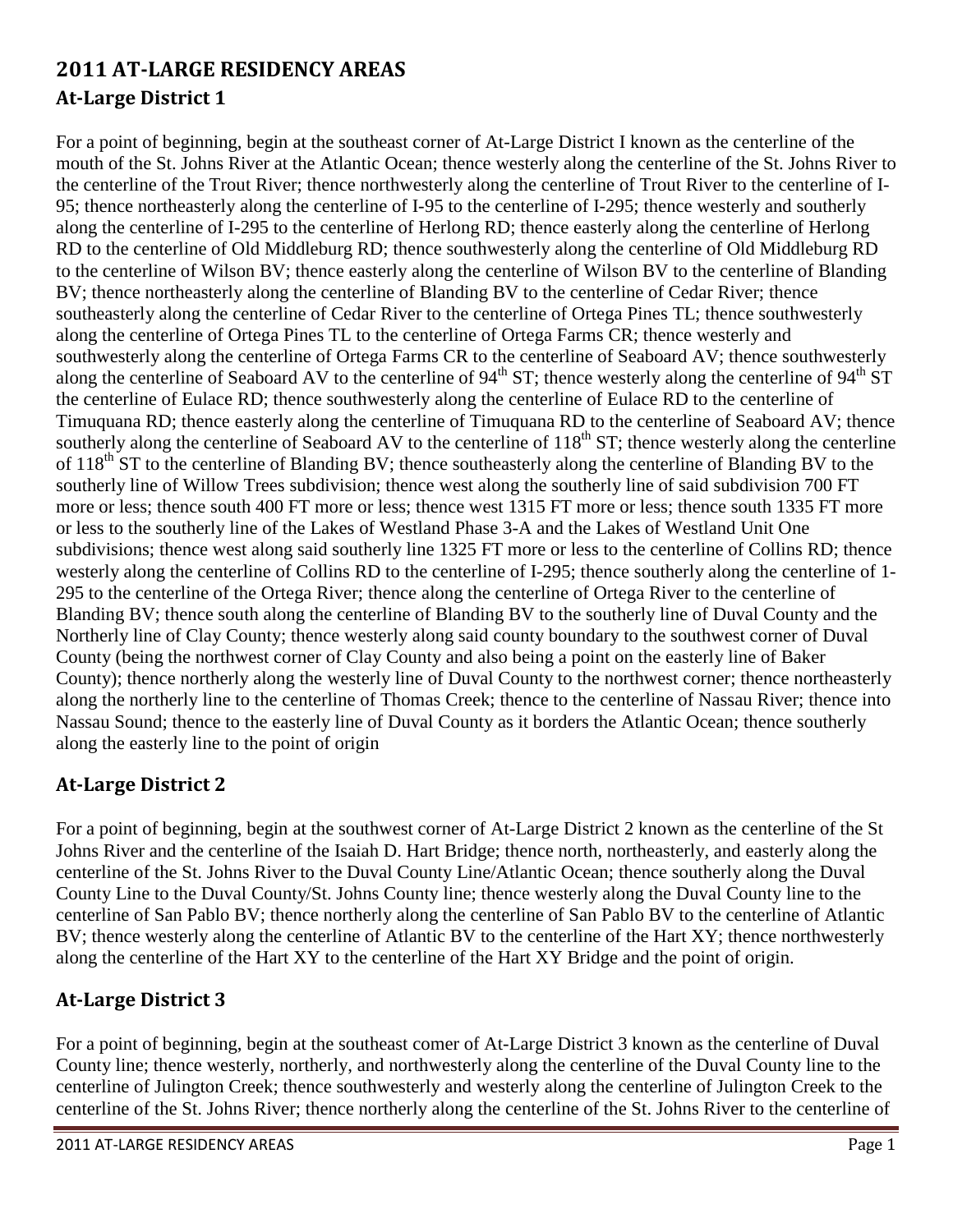Goodby's Creek; thence easterly along the centerline of Goodby's Creek to the centerline of San Jose BV; thence northerly along the centerline of San Jose BV to the centerline of Baymeadows RD; thence easterly along the centerline of Baymeadows RD to the centerline of Baymeadows CR; thence northerly and easterly along the centerline of Baymeadows CR to the centerline of Southbrook DR; thence easterly along the centerline of Southbrook DR to the centerline of Southside BV; thence northerly along the centerline of Southside BY to the centerline of J. Turner Butler BV; thence easterly along the centerline of J. Turner Butler BV to the centerline of SR 9A; thence northerly along the centerline of SR 9A to the centerline of St. Johns Bluff RD; thence northerly along the centerline of St. Johns Bluff RD to the centerline of Beach BV; thence easterly along the centerline of Beach BV to the centerline of Kernan BV; thence northerly along the centerline of Kernan BV to the centerline of Atlantic BV; thence easterly along the centerline of Atlantic BV to the centerline of San Pablo RD; thence southerly along the centerline of San Pablo RD to the centerline of the Duval County Line and Clay County line to the point of origin.

#### **At-Large District 4**

For a point of beginning, begin at the northeast comer of At-Large District 4 known as the centerline of Atlantic BV and the centerline of Kernan BV; thence southerly along the centerline of Kernan BV to the centerline Beach BV; thence westerly along the centerline of Beach BV to the centerline of St. Johns Bluff RD, thence southeasterly along the centerline of St. Johns Bluff RD to the centerline of SR 9A; thence southerly along the centerline of SR 9A to the centerline of J. Turner Butler BV; thence westerly along the centerline of J. Turner Butler BV to the centerline of Southside BV; thence southerly along the centerline of Southside BV to the centerline of Southbrook DR; thence westerly along the centerline of Southbrook DR to the centerline of Baymeadows CR; thence westerly and southerly along the centerline of Bayrneadows CR to the centerline of Baymeadows RD; thence westerly along the centerline of Baymeadows RD to the centerline of San Jose BV; thence southerly along the centerline San Jose BV to the centerline of Goodby's Creek; thence westerly along the centerline of Goodby's Creek to the centerline of the St. Johns River; thence southwesterly along the centerline of the St. Johns River to the centerline of I-295/Buckman Bridge; thence westerly along the centerline of I-295 to the centerline of Collins RD; thence easterly along the centerline of Collins RD to the centerline of southerly line of the Lakes of Westland Phase 3-A and the Lakes of Westland Unit One subdivisions; thence north 1335 FT more or less; thence east 1315 FT more or less; thence north 400 FT more or less; thence east along the southerly line of said subdivision 700 FT more or less to the southerly line of Willow Trees subdivision; thence easterly to the centerline of Blanding BV; thence northerly along the centerline of Blanding BV to the centerline of ll8th ST; thence easterly along the centerline of ll81 ST to the centerline of Seaboard AV; thence northerly along the centerline of Seaboard AV to the centerline of Timuquana RD; thence westerly along the centerline of Timuquana RD to the centerline of Eulace RD; thence northeasterly along the centerline of Eulace RD to the centerline of 94th ST; thence easterly along the centerline of 94<sup>th</sup> ST to the centerline of Seaboard AV; thence northeasterly along the centerline of Seaboard AV to the centerline of Ortega Farms BV; thence northerly and easterly along the centerline of Ortega Farms BV to the centerline of Ortega Pines TL; thence northerly along the centerline of Ortega Pins TL to the centerline of Cedar River; thence northwesterly along the centerline of Cedar River to the centerline of Snug Harbour LA; thence northerly along the centerline of Snug Harbour LA to the centerline of Park ST; thence easterly along the centerline of Park ST to the centerline of Cassat AV; thence northerly along the centerline of Cassat AV to the centerline of Royal AV; thence easterly along the centerline of Royal AV to the centerline of Hamilton ST; thence northerly along the centerline of Hamilton ST to the centerline of Edgewood AV; thence southeasterly along the centerline of Edgewood AV to the centerline of Post ST; thence northeasterly and easterly along the centerline of Post ST to the centerline of Roosevelt BV; thence southwesterly along the centerline of Roosevelt BV to the centerline of Edgewood AV; thence southeasterly along the centerline of Edgewood AV to the centerline of Fitch ST; thence northeasterly along the centerline of Fitch ST to the centerline of Belvedere AV; thence southeasterly along the centerline of Belvedere AV to the centerline of Park ST; thence northeasterly